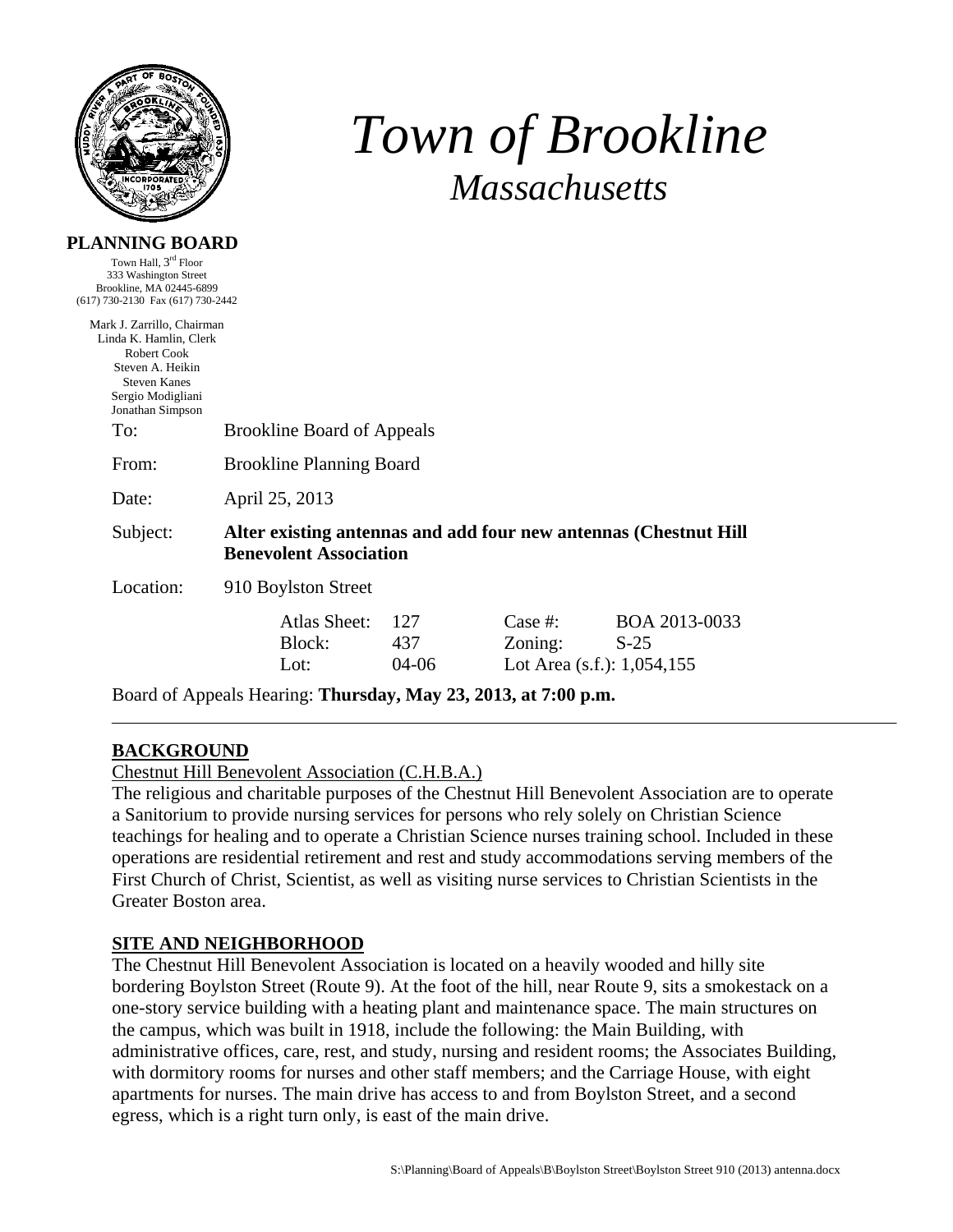The neighborhood is predominantly residential, except for some office space on Boylston Street to the east. The abutting properties to the south include the Town's Singletree Hill Reservoir underground water tank and large estate-type dwellings. The Town of Brookline has a permanent access easement on the existing driveway to reach its water facility and owns a 16" water main under the driveway.

### **APPLICANT'S PROPOSAL**

The applicant, TMobile Northeast LLC, proposes to modify the existing wireless installation on the smokestack. The modification would include replacing the existing four antennas with four new ones, and adding another four new antennas, for a total of eight circling the outside of the smokestack. The antennas would all be substantially the same in appearance and dimension as the existing antennas, and mounted at the same height, 95 feet above the ground, or 81.2 feet above the roof. They would be painted to match the underlying brick of the smokestack. An existing equipment cabinet on the roof of the one-story structure would be replaced with a new cabinet with similar dimensions in substantially the same location.

#### **FINDINGS**

**Section 4.09.6.c** – Wireless Telecommunications Services: All wireless telecommunications antennas and mounts on a building, or any related equipment, fixtures, or enclosures, exceeding 10 feet above roof height shall *require a special permit* from the Board of Appeals, subject to the design review standards under *Section 4.09.7.a (1, 2)*. The standards are mentioned as follows:

They shall be as unobtrusive as possible when viewed from the street and from upper floors of nearby residences. Every effort should be made to have them blend in with the style and color of the building they are located upon and with the surrounding environment and not negatively impact property values or environmentally sensitive areas, such as wetlands or historic sites. Where necessary, screening shall be provided to minimize visible impacts. Items for evaluation during the approval process include color, finish, size, location on building façade or roof, camouflaging, and screening. Greater setback from the edge of a building may be required, it if helps to minimize visual impacts and improves overall aesthetics. *The Board of Appeals may grant a special permit* if an antenna is greater than 10 feet above the roof height, where the applicant can demonstrate that the additional height is necessary for proper functioning of the antenna or to allow a less obtrusive location.

**Section 5.09.2.a** – Design Review: Any exterior alteration or addition to a structure on a lot that fronts on Boylston Street, *requires a special permit for design review*. The following Community and Environmental Impact and Design Standards are most applicable:

- *Preservation of Trees and Landscape*: Since the antennas would be located entirely on the building, no landscaping or trees would be removed.
- *Relation of Buildings to Environment*: The applicant would locate a new equipment cabinet for the facility in the same location as the existing equipment cabinet, so additional shadowing or other effects are not expected.
- *Relation of Buildings to the Form of the Streetscape and Neighborhood*: The proposed antennas would be painted to match the smokestack's existing brick in order to camouflage their appearance.
- *Utility Service*: The supporting equipment cabinet would be located primarily in the same location as the existing, and supporting wiring will be concealed.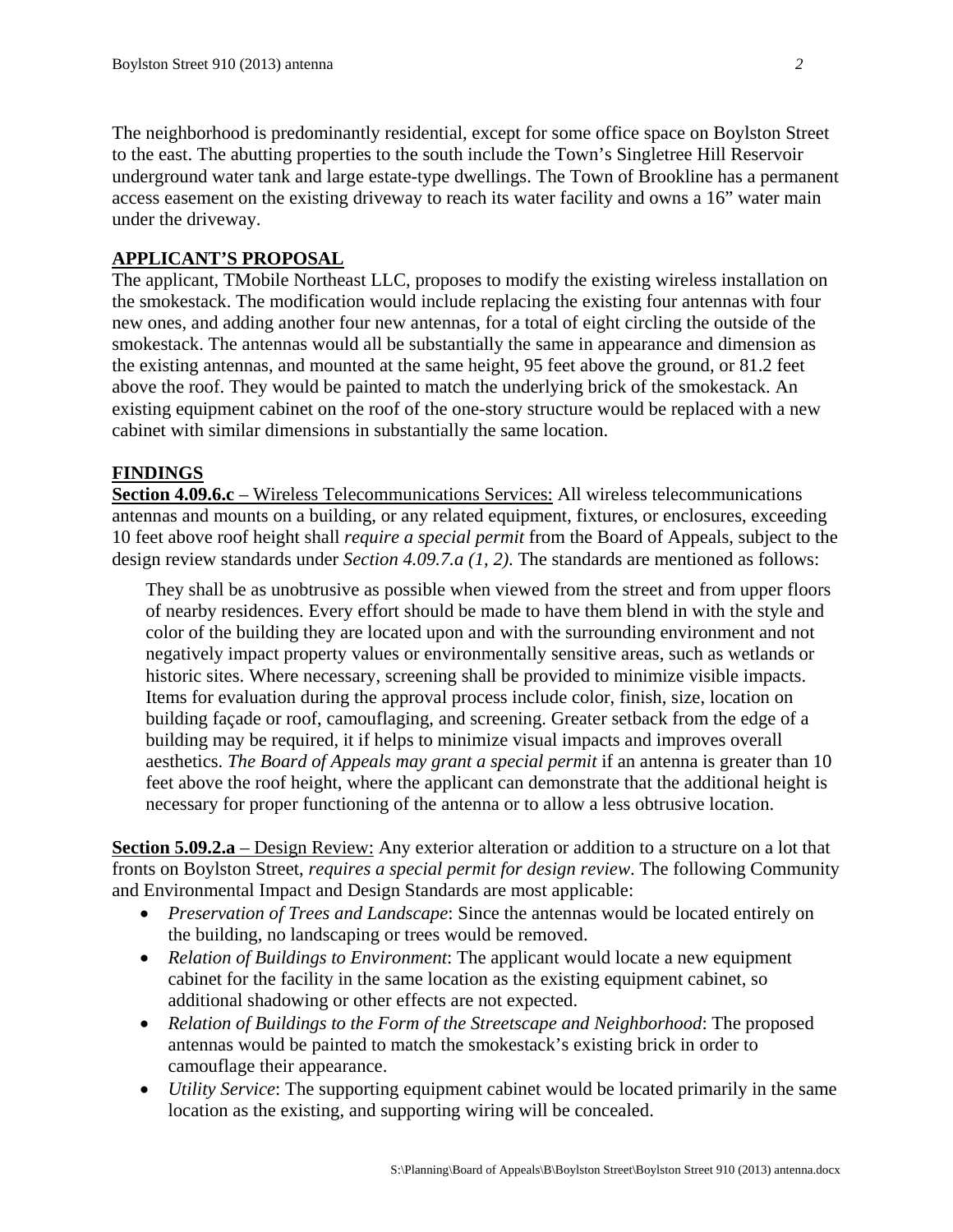## **PLANNING BOARD COMMENTS**

The Planning Board is not opposed to this proposed antenna installation modification and expansion. The smokestack provides adequate height for the antennas, which will be camouflaged to match the existing brick. Additionally, the changes to the supporting equipment are minor and not expected to be visible. Overall, the installation has been designed to be unobtrusive. The wireless antennas that are currently on the smokestack are hardly noticeable from surrounding properties.

## **Therefore, the Planning Board recommends approval of the proposal and the submitted plans, prepared by ProTerra Design Group LLC and dated 2/8/13, subject to the following conditions:**

- 1) Prior to issuance of a building permit, final plans and elevations of the wireless facility and all supporting and concealing structures shall be submitted to the Assistant Director for Regulatory Planning for review and approval.
- 2) The panel antennas shall be painted and textured to match the structure to which they are affixed.
- 3) All antennas and related equipment shall be removed if abandoned or not in operation for a time period of twelve months or longer.
- 4) Prior to issuance of a building permit, the applicant shall submit to the Building Commissioner a removal bond of \$5,000.
- 5) Prior to issuance of a building permit, the applicant shall submit a \$1,500 monitoring/inventorying fee to the Building Commissioner.
- 6) Prior to a final sign-off on a building permit, a final review and approval of the site shall be made by the Assistant Director for Regulatory Planning.
- 7) Prior to issuance of a building permit, the applicant shall submit to the Building Commissioner to ensure conformance to the Board of Appeals decision: 1) a final site plan, stamped and signed by a registered engineer or land surveyor; 2) final plans and elevations of the wireless facility and all supporting equipment; and 3) evidence the Board of Appeals decision has been recorded at the Registry of Deeds.

*lkch*